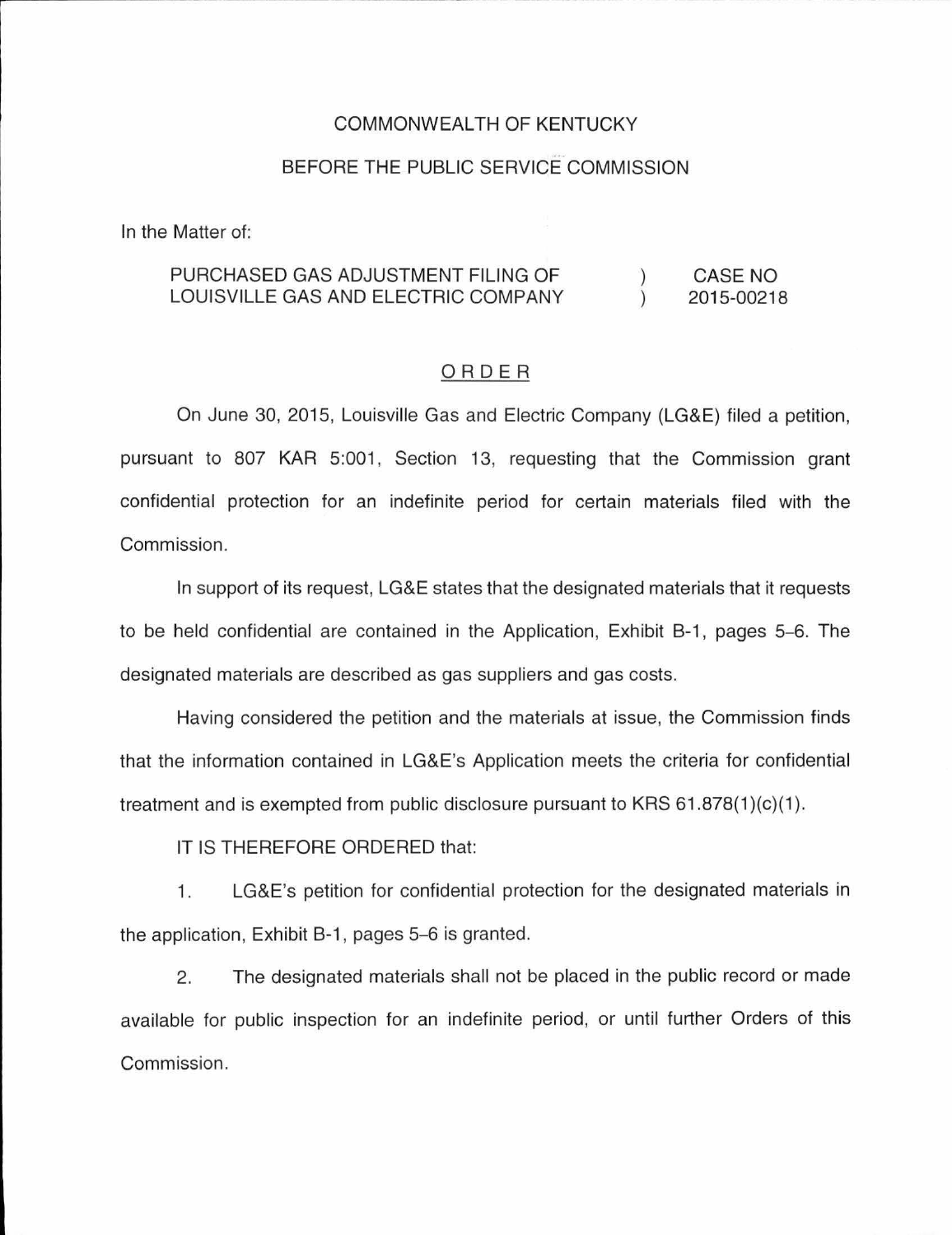3. Use of the designated materials in any Commission proceeding shall be in compliance with 807 KAR 5:001, Section 13(9).

4. LG&E shall inform the Commission if the designated materials become publicly available or no longer qualify for confidential treatment.

5. If a non-party to this proceeding requests to inspect the designated materials and the period during which the materials have been granted confidential treatment has not expired, LG&E shall have 20 days from receipt of written notice of the request to demonstrate that the materials still fall within the exclusions from disclosure requirements established in KRS 61.878. If LG&E is unable to make such demonstration, the designated materials shall be made available for inspection. Otherwise, the Commission shall deny the request for inspection.

6. The Commission shall not make the designated materials available for inspection for 20 days following an Order finding that the materials no longer qualify for confidential treatment in order to allow LG&E to seek a remedy afforded by law.

# [REMAINDER OF PAGE INTENTIONALLY LEFT BLANK]